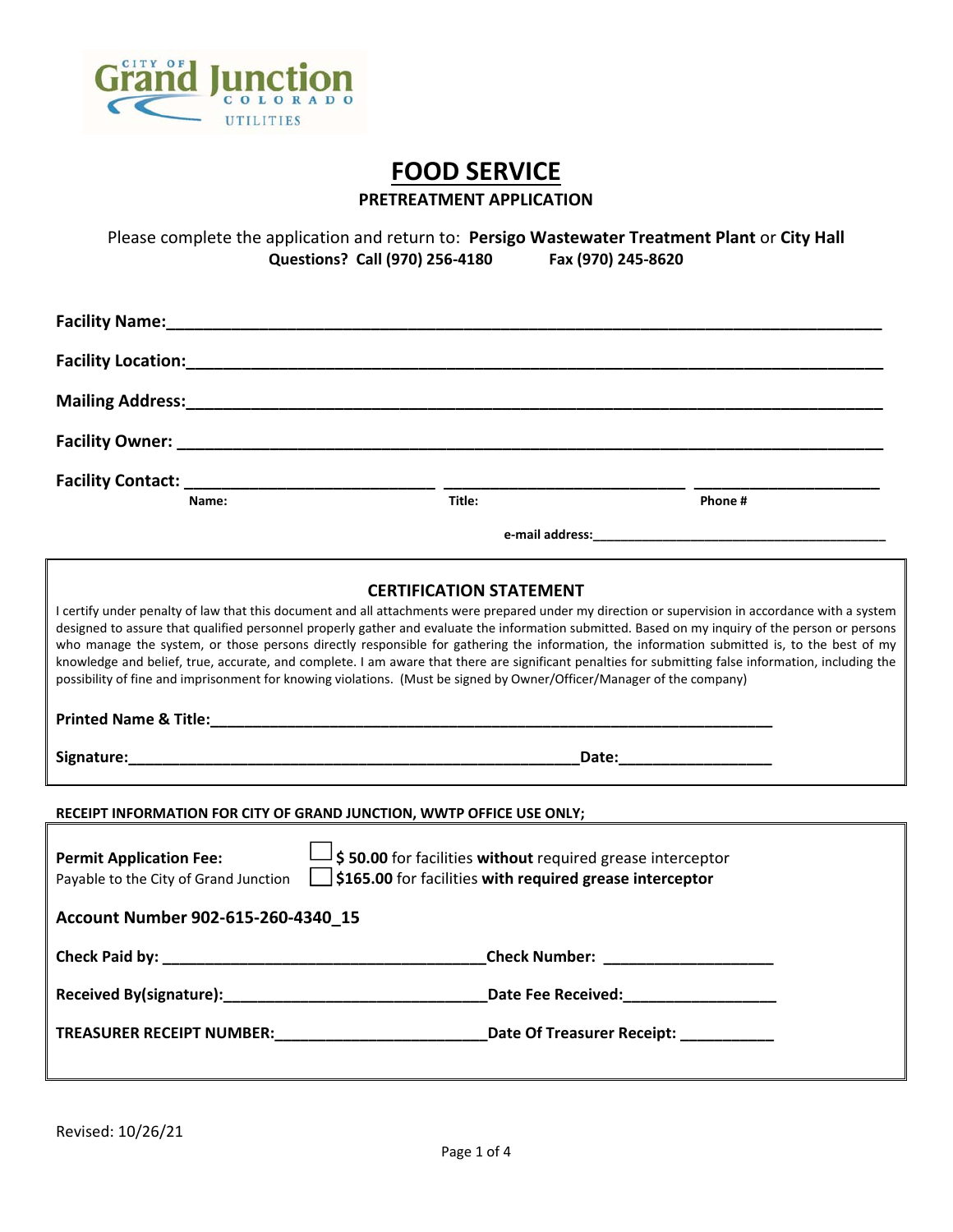### **1) Type of Food Service Facility:**

| Full Service         | Fast Food | Limited Menu | Catered | Institutional |  |
|----------------------|-----------|--------------|---------|---------------|--|
| ' │Other (describe): |           |              |         |               |  |

Briefly describe types of food prepared at facility:

# **\*Attach A Copy Of Your Menu**

# **2) Operations:**

|                                                              | Seating Capacity (Indoor/Outdoor): contract to Number of Residents/Patients: |
|--------------------------------------------------------------|------------------------------------------------------------------------------|
| <b>Operating Hours:</b>                                      |                                                                              |
| <b>Operating Days:</b><br>   Mon<br>Tue<br>Sun               | ∣ Wed<br>Thu<br>l Fri<br>Sat                                                 |
| <b>3) Water Provider:</b> $\Box$ City of GJ $\Box$ Ute Water |                                                                              |
| Water Account Number (if known):                             |                                                                              |

**4) Briefly describe kitchen management practices that are designed to minimize oil and grease discharge to sewer system (Best Management Practices):** 

| 5) Is cooking oil reclaimed?<br> Yes<br>No<br>If yes, Name of Contractor:                                             |      |
|-----------------------------------------------------------------------------------------------------------------------|------|
| Yes<br>6) Is facility equipped with a grease interceptor?                                                             | l No |
| If yes: Interceptor Capacity:<br>gallons<br>Location of Interceptor:<br>Frequency of Cleaning/Pumping:<br>Contractor: |      |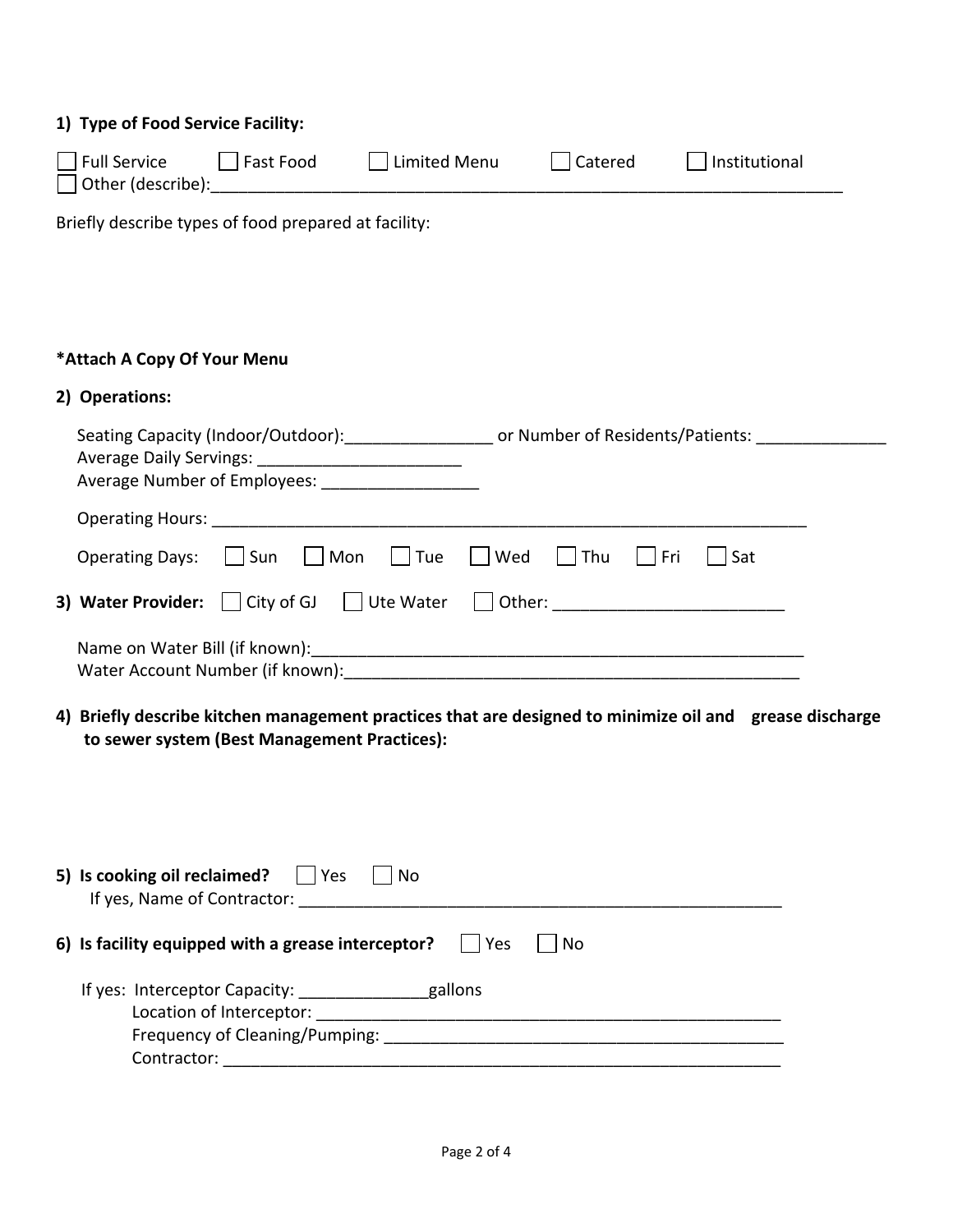# **7) GREASE INTERCEPTOR SIZING TABLE**

| <b>Fixture Type</b>                                                                                        | <b>Number of</b>                                                                                                      | <b>Flow Gal/min</b>                    |            | <b>Total Flow</b>             |                |
|------------------------------------------------------------------------------------------------------------|-----------------------------------------------------------------------------------------------------------------------|----------------------------------------|------------|-------------------------------|----------------|
|                                                                                                            | <b>Fixtures</b>                                                                                                       |                                        |            |                               |                |
| <b>Kitchen Area Sinks</b>                                                                                  |                                                                                                                       |                                        |            |                               |                |
| Single Compartment                                                                                         | X                                                                                                                     | 20                                     | $=$        |                               |                |
| Double Compartment                                                                                         | X                                                                                                                     | 25                                     | Ξ          |                               |                |
| <b>Triple Compartment</b>                                                                                  | X                                                                                                                     | 30                                     | $=$        |                               |                |
| Mop / Clean-up                                                                                             | X                                                                                                                     | 20                                     | Ξ          |                               |                |
| <b>Dishwashers</b>                                                                                         |                                                                                                                       |                                        |            |                               |                |
| Up to 30 gallon capacity                                                                                   | X                                                                                                                     | 15                                     | $=$        |                               |                |
| 30 to 50 gallon capacity                                                                                   | X                                                                                                                     | 25                                     | Ξ          |                               |                |
| 50 to 100 gallon capacity                                                                                  | X                                                                                                                     | 40                                     | Ξ          |                               |                |
|                                                                                                            |                                                                                                                       | <b>Total Surge Flow</b>                | =          |                               |                |
|                                                                                                            |                                                                                                                       | <b>Detention Time</b>                  |            | X 10                          |                |
|                                                                                                            |                                                                                                                       | Required Grease Interceptor Capacity = |            |                               |                |
|                                                                                                            | * Minimum approved size is 750 gallons                                                                                |                                        |            |                               |                |
| If yes, does unit discharge wastewater to grease interceptor?<br>9) Identify Floor Drains in Kitchen Area: |                                                                                                                       |                                        |            |                               |                |
| Type (e.g. 4 inch, round)<br>Location                                                                      |                                                                                                                       |                                        |            | <b>Drains To Interceptor?</b> |                |
|                                                                                                            |                                                                                                                       |                                        | Yes        | No                            | Unknown        |
|                                                                                                            |                                                                                                                       |                                        | Yes        | No                            | Unknown        |
|                                                                                                            | <u> 1980 - Johann John Stein, mars ar yw i brenin y cyfeiriad y cyfeiriad y cyfeiriad y cyfeiriad y cyfeiriad y c</u> |                                        | Yes        | No                            | Unknown        |
|                                                                                                            |                                                                                                                       |                                        | $\Box$ Yes |                               | □ No □ Unknown |
| 10) Are kitchen area floor drains covered with screens? $\Box$ Yes $\Box$ No                               |                                                                                                                       |                                        |            |                               |                |
|                                                                                                            |                                                                                                                       |                                        |            |                               |                |
| 11) Facility equipped with a commercial hood and /or exhaust fan(s)?                                       |                                                                                                                       | $\Box$ Yes                             |            | No                            |                |
|                                                                                                            |                                                                                                                       |                                        |            |                               |                |
|                                                                                                            |                                                                                                                       |                                        |            |                               |                |
|                                                                                                            |                                                                                                                       |                                        |            |                               |                |
|                                                                                                            |                                                                                                                       |                                        |            |                               |                |
|                                                                                                            |                                                                                                                       |                                        |            |                               |                |